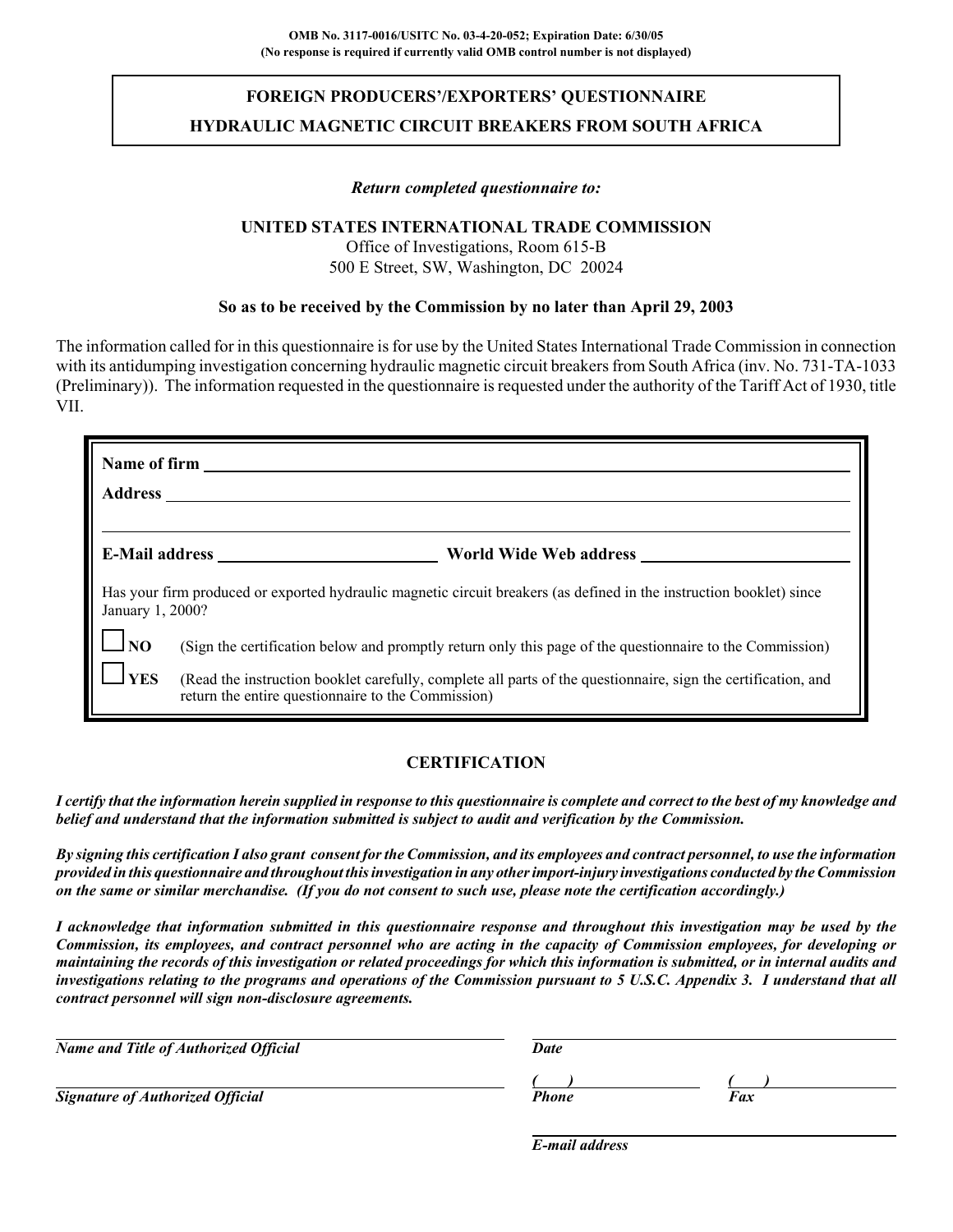### **PART I.--GENERAL QUESTIONS**

The questions in this questionnaire have been reviewed with market participants to ensure that issues of concern are adequately addressed and that data requests are sufficient, meaningful, and as limited as possible. Public reporting burden for this questionnaire is estimated to average 20 hours per response, including the time for reviewing instructions, searching existing data sources, gathering the data needed, and completing and reviewing the questionnaire. Send comments regarding the accuracy of this burden estimate or any other aspect of this collection of information, including suggestions for reducing the burden, to the Office of Investigations, U.S. International Trade Commission, 500 E Street, SW, Washington, DC 20436.

I-1. Please report below the actual number of hours required and the cost to your firm of preparing the reply to this questionnaire and completing the form.

| hours | dollars |
|-------|---------|
|       |         |

I-2. Provide the name and address of establishment(s) covered by this questionnaire (see page 3 of the instruction booklet for reporting guidelines). If your firm is publicly traded, please specify the stock exchange and trading symbol.

I-3. Please provide the names and addresses of the **FIVE** largest U.S. importers of your firm's hydraulic magnetic circuit breakers in 2002.

I-4. Does your firm or any related firm produce, have the capability to produce, or have any plans to produce hydraulic magnetic circuit breakers in the United States or other countries?

 $\Box$  No  $\Box$  Yes--Please name the firm(s) and country(ies) below and, if U.S. producer(s), ensure that they complete the Commission's producer questionnaire (contact Fred Ruggles for copies of that questionnaire).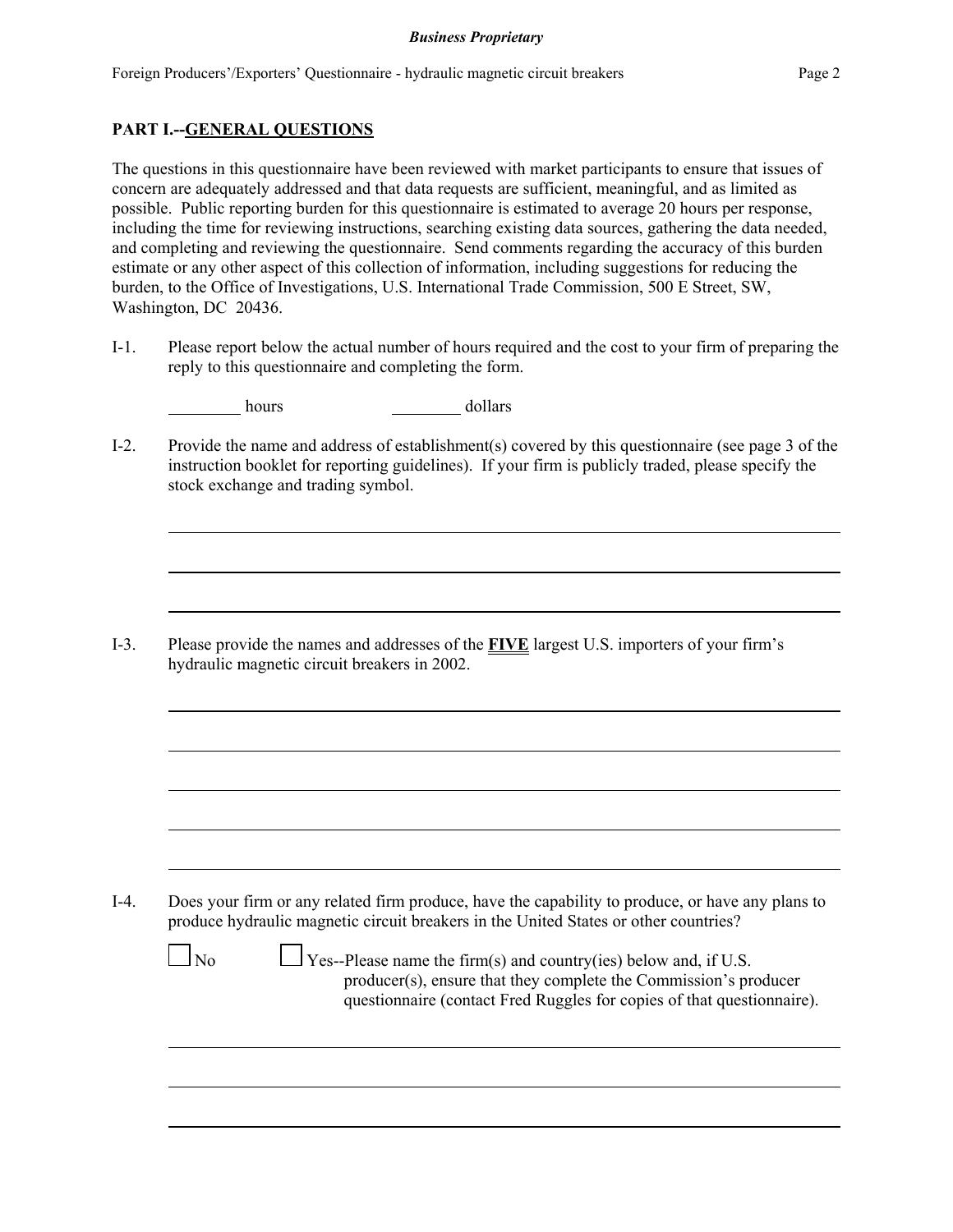#### *Business Proprietary*

|  |  |  | Foreign Producers'/Exporters' Questionnaire - hydraulic magnetic circuit breakers | Page 3 |
|--|--|--|-----------------------------------------------------------------------------------|--------|
|--|--|--|-----------------------------------------------------------------------------------|--------|

### **PART I.--GENERAL QUESTIONS--***Continued*

| $I-5$ . | Does your firm or any related firm import or have any plans to import hydraulic magnetic circuit |
|---------|--------------------------------------------------------------------------------------------------|
|         | breakers into the United States?                                                                 |

 $\Box$  No  $\Box$  Yes--Please name the firm(s) below and ensure that they complete the Commission's importer questionnaire (contact Fred Ruggles for copies of that questionnaire).

# **PART II.--TRADE AND RELATED INFORMATION**

II-1. Does your firm have any plans to add, expand, curtail, or shut down production capacity and/or production of hydraulic magnetic circuit breakers in South Africa?

 $\Box$  No  $\Box$  Yes--Please describe those plans, including planned dates and capacity/ production quantities involved, and the reason(s) for such change(s). If the plans are to add or expand capacity or production, list (in descending order of importance) the markets (countries) to which such additional capacity or production would be directed.

- II-2. What percentage of your firm's total sales in its most recent fiscal year was represented by sales of hydraulic magnetic circuit breakers?
- II-3. Does your firm produce products other than hydraulic magnetic circuit breakers on the same equipment and machinery used in the production of hydraulic magnetic circuit breakers?

Percent

 $\Box$  No  $\Box$  Yes--Please list these product(s) and provide the share of your firm's total net sales (in percent) accounted for by these product(s) in its most recent fiscal year.

*Product(s) Share of sales*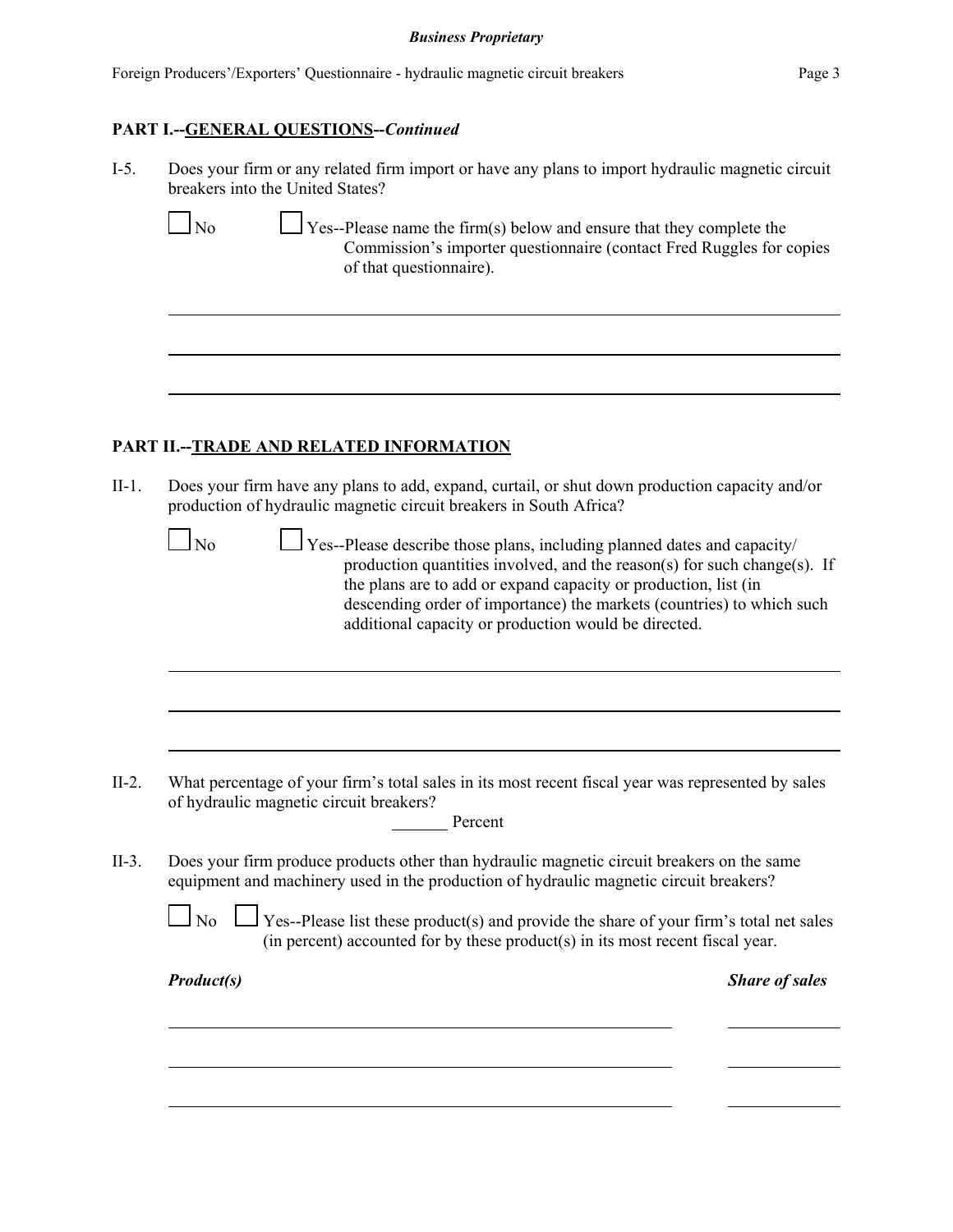# **PART II.--TRADE AND RELATED INFORMATION--***Continued*

- II-4. Has your firm maintained any inventories of hydraulic magnetic circuit breakers in the United States (not including inventories held by firms identified in questions I-3, I-4, or I-5 above<sup>1</sup>) since 2000?
	- $\Box$  No  $\Box$  Yes--Report the quantity (quantity 1 in units, quantity 2 in number of poles) of such **end-of-period**

inventories below.

| 2000           | 2001                                     | 2002                                                                                                                                                               | March<br>2002 | March<br>2003 |
|----------------|------------------------------------------|--------------------------------------------------------------------------------------------------------------------------------------------------------------------|---------------|---------------|
|                |                                          |                                                                                                                                                                    |               |               |
|                |                                          | Does your firm sell hydraulic magnetic circuit breakers over the internet?                                                                                         |               |               |
| $\Box$ No      |                                          | Yes-Please describe, noting the estimated percentage of your firm's total sales of<br>hydraulic magnetic circuit breakers in 2002 accounted for by internet sales. |               |               |
|                |                                          |                                                                                                                                                                    |               |               |
|                |                                          |                                                                                                                                                                    |               |               |
|                |                                          |                                                                                                                                                                    |               |               |
|                | or remedies in any WTO-member countries? | Is the hydraulic magnetic circuit breakers exported by your firm subject to antidumping findings                                                                   |               |               |
| $\Box$ No      |                                          | Yes--List the products(s), countries affected, and the date of such<br>findings/remedies.                                                                          |               |               |
| <b>Product</b> |                                          |                                                                                                                                                                    | Country       | <b>Date</b>   |
|                |                                          |                                                                                                                                                                    |               |               |
|                |                                          |                                                                                                                                                                    |               |               |
|                |                                          |                                                                                                                                                                    |               |               |
|                |                                          |                                                                                                                                                                    |               |               |

<sup>&</sup>lt;sup>1</sup> Such firms will report inventories in the Commission's importer or producer questionnaire.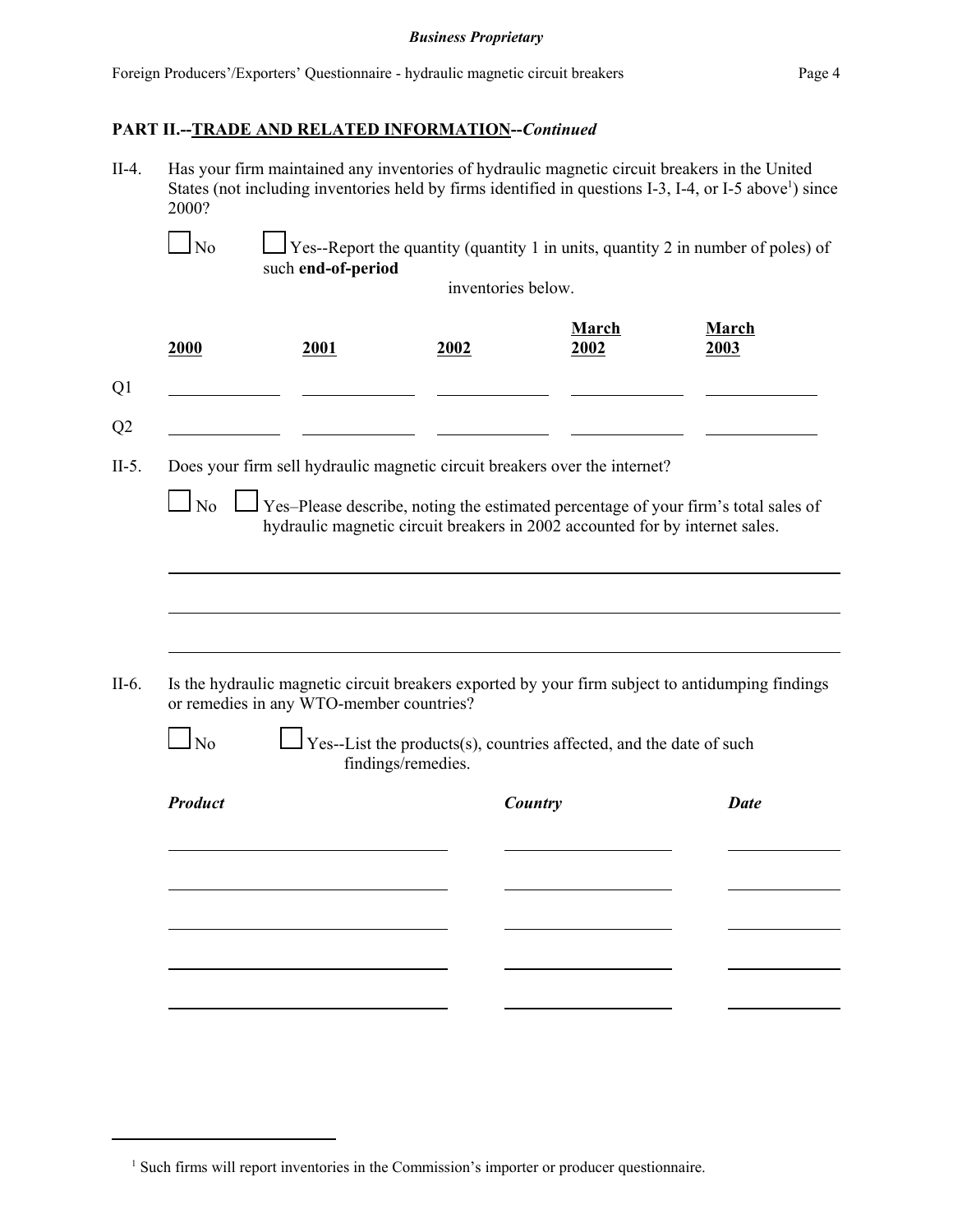#### *Business Proprietary*

# **PART II.--TRADE AND RELATED INFORMATION--***Continued*

II-7. Please report production capacity, production, shipments, and inventories of hydraulic magnetic circuit breakers produced by your firm in South Africa during the specified periods.

| (Quantity in units)                                                                                                                                                                                                                                                                                                                                                                                                                                                  |                          |      |      |               |                    |      |      |
|----------------------------------------------------------------------------------------------------------------------------------------------------------------------------------------------------------------------------------------------------------------------------------------------------------------------------------------------------------------------------------------------------------------------------------------------------------------------|--------------------------|------|------|---------------|--------------------|------|------|
|                                                                                                                                                                                                                                                                                                                                                                                                                                                                      | <b>Actual experience</b> |      |      |               | <b>Projections</b> |      |      |
| <b>Item</b>                                                                                                                                                                                                                                                                                                                                                                                                                                                          | 2000                     | 2001 | 2002 | January-March |                    |      |      |
|                                                                                                                                                                                                                                                                                                                                                                                                                                                                      |                          |      |      | 2002          | 2003               | 2003 | 2004 |
| <b>AVERAGE PRODUCTION CAPACITY<sup>1</sup></b>                                                                                                                                                                                                                                                                                                                                                                                                                       |                          |      |      |               |                    |      |      |
| BEGINNING-OF-PERIOD INVENTORIES <sup>2</sup>                                                                                                                                                                                                                                                                                                                                                                                                                         |                          |      |      |               |                    |      |      |
| <b>PRODUCTION3</b>                                                                                                                                                                                                                                                                                                                                                                                                                                                   |                          |      |      |               |                    |      |      |
| <b>SHIPMENTS:</b>                                                                                                                                                                                                                                                                                                                                                                                                                                                    |                          |      |      |               |                    |      |      |
| <b>Internal consumption/transfers</b>                                                                                                                                                                                                                                                                                                                                                                                                                                |                          |      |      |               |                    |      |      |
| <b>Home market sales</b>                                                                                                                                                                                                                                                                                                                                                                                                                                             |                          |      |      |               |                    |      |      |
| <b>Exports to--</b>                                                                                                                                                                                                                                                                                                                                                                                                                                                  |                          |      |      |               |                    |      |      |
| <b>United States<sup>4</sup></b>                                                                                                                                                                                                                                                                                                                                                                                                                                     |                          |      |      |               |                    |      |      |
| All other export markets <sup>5</sup>                                                                                                                                                                                                                                                                                                                                                                                                                                |                          |      |      |               |                    |      |      |
| <b>Total exports</b>                                                                                                                                                                                                                                                                                                                                                                                                                                                 |                          |      |      |               |                    |      |      |
| <b>Total shipments</b>                                                                                                                                                                                                                                                                                                                                                                                                                                               |                          |      |      |               |                    |      |      |
| <b>END-OF-PERIOD INVENTORIES</b>                                                                                                                                                                                                                                                                                                                                                                                                                                     |                          |      |      |               |                    |      |      |
| $1$ Report the level of production that your establishment(s) could reasonably have expected to attain during the<br>specified periods. Assume normal operating conditions (i.e., using equipment and machinery in place and ready to<br>operate; normal operating levels (hours per week/weeks per year) and time for downtime, maintenance, repair, and<br>cleanup; and a typical or representative product mix). Please explain any changes in reported capacity: |                          |      |      |               |                    |      |      |
|                                                                                                                                                                                                                                                                                                                                                                                                                                                                      |                          |      |      |               |                    |      |      |
| <sup>2</sup> Reconciliation of data --Please note that the quantities reported above should reconcile as follows:<br>beginning-of-period inventories, plus production, less total shipments, equals end-of-period inventories. Do the data<br>reported reconcile?<br>No--Please explain:<br>Yes                                                                                                                                                                      |                          |      |      |               |                    |      |      |
|                                                                                                                                                                                                                                                                                                                                                                                                                                                                      |                          |      |      |               |                    |      |      |
| <sup>3</sup> Please estimate the percentage of total production of hydraulic magnetic circuit breakers in South Africa accounted<br>for by your firm's production in 2002.<br>Percent                                                                                                                                                                                                                                                                                |                          |      |      |               |                    |      |      |
| <sup>4</sup> Please estimate the percentage of total exports to the United States of hydraulic magnetic circuit breakers from<br>South Africa accounted for by your firm's exports in 2002.<br>Percent                                                                                                                                                                                                                                                               |                          |      |      |               |                    |      |      |
| <sup>5</sup> Identify principal other export markets.                                                                                                                                                                                                                                                                                                                                                                                                                |                          |      |      |               |                    |      |      |